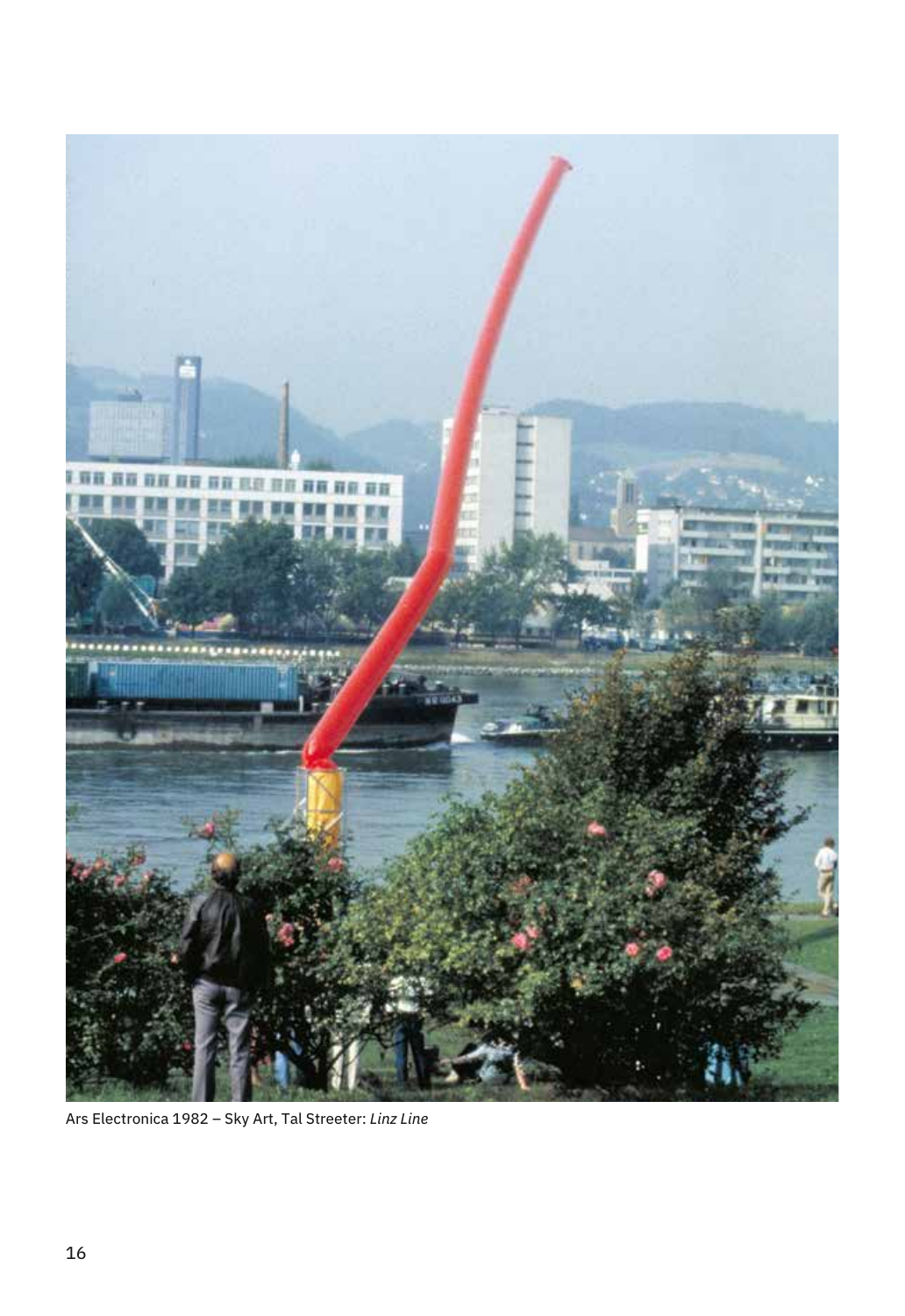

Ars Electronica 1982 Charlotte Moorman, Otto Piene: *Sky Kiss*

Ars Electronica 1982 – Nam June Paik

## 1982

## Kultur der Informationsgesellschaft *Culture of the Information Society*

Ars Electronica 82 beginnt am 24. September 1982 – 6308 Tage vor dem Jahr 2000. Um das Jahr 2000 setzen Wirtschaftstheoretiker die fünfte Kondratieff-Welle mit der Trägerstruktur Mikroprozessoren an. Wie die Maschine im Mittelpunkt der Industriegesellschaft steht, werden Informationen und Kommunikation wesentlich das Zeitalter der Mikroprozessoren, die dritte industrielle Revolution, bestimmen. Die Informationsgesellschaft mit den Entwicklungen der Breitbandkabelsysteme, der Heimelektronik und des Rundfunk-Direktsatelliten wird neue kulturelle Verhaltensweisen, aber auch durch die veränderten Technologien und Medien neue Formen und Inhalte künstlerischer Kreativität hervorbringen. Für diese Zukunft will Ars Electronica Signale setzen.

*Ars Electronica 82 will begin on September 24, 1982—that is, 6,308 days before the year 2000. For the year 2000, economists expect the fifth Kondratieff wave, with microprocessors being the carrier structure. As industrial society has revolved around the machine, the age of the microprocessor—the third industrial revolution will be determined by information and communication. Information society, with the developments of broadband cable systems, home electronics, and direct radio satellites, will produce new modes of cultural behavior and—due to the change of technologies and media—also new forms and contents of artistic creativity. For this future Ars Electronica wants to provide markers.*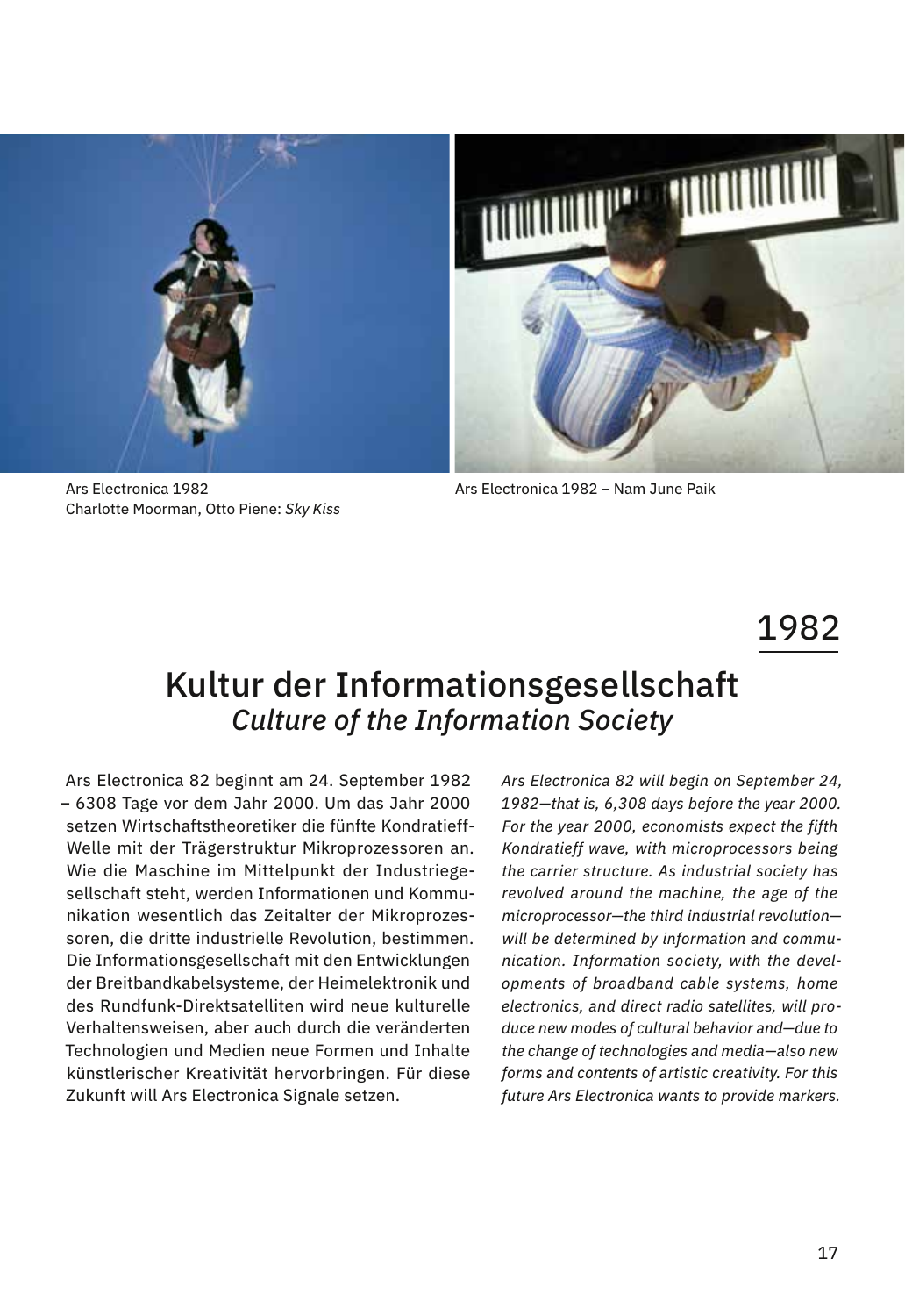

Ars Electronica 1982 – Robert Adrian X: *Die Welt in 24 Stunden*